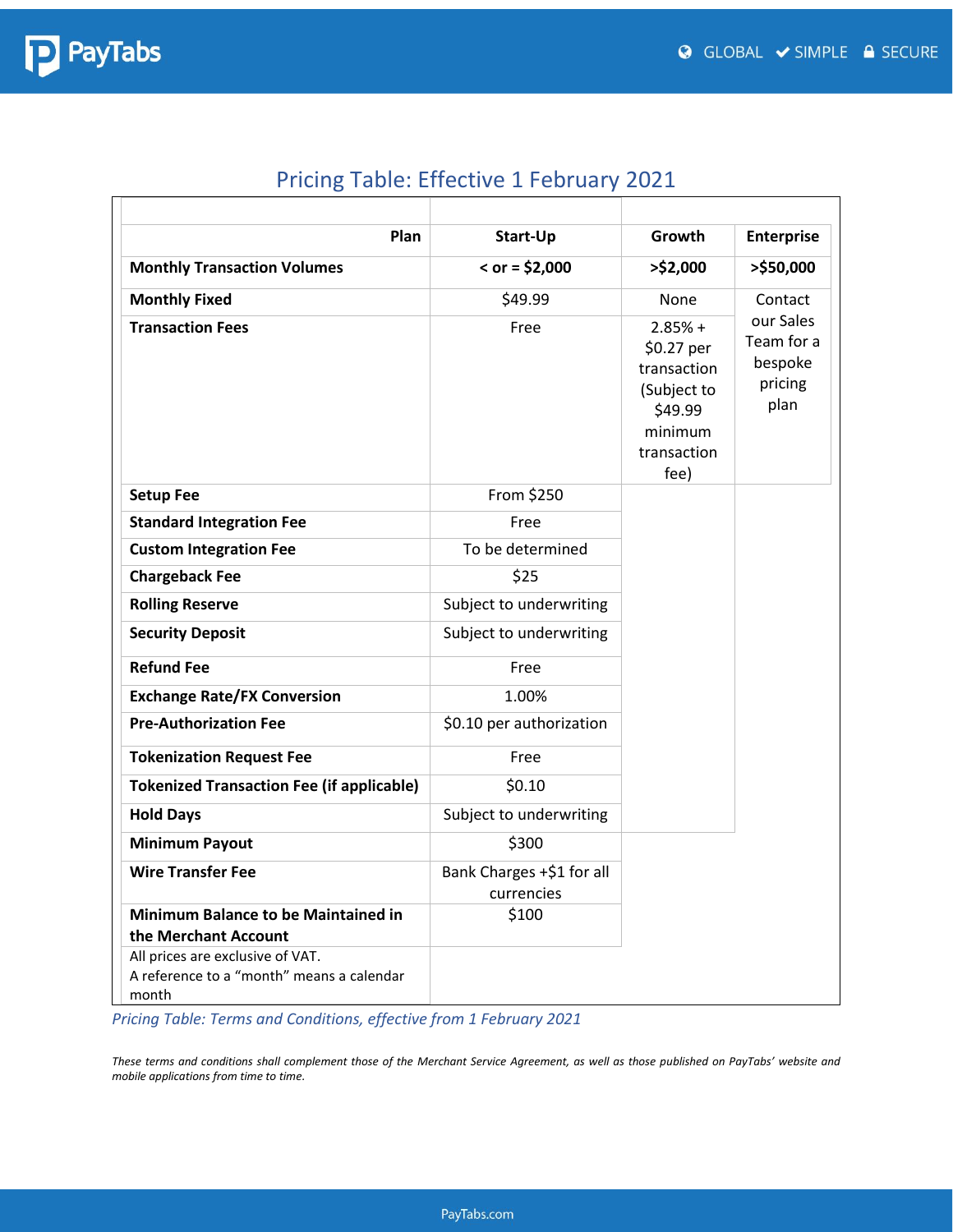## PayTabs

- Start-up merchants continue to pay the \$49.99 monthly fixed fee and no 'per' transaction fees.
- Growth Merchants continue to pay transaction fees and no fixed fees.
- Once a merchant matures to a Growth Merchant, they retain that status, resulting in more stable, simple and predictable billing. As such, when the Growth status is reached, the Merchant will no longer be moved back to the Start-up plan if volumes drop below \$2000 in subsequent months.
- Growth merchants will be subject to a minimum monthly transaction fee of \$49.99. That is, if transaction fees during the month are less than \$49.99 a top up fee will be processed at the end of the month.
- Transaction fee in relation to the Growth Merchants is applied to transactions during the month as the transactions are processed.
- Monthly fixed fees to Start-up Merchants will be billed in advance at the beginning of each month.
- If a Start-up Merchant's transaction volumes exceed \$2000, they will be billed the fixed fee for the first \$2000 of transactions and transaction fees on volumes exceeding \$2000 only in that month of transition, the following month they will be moved to the Growth plan. Once on Growth plan they will remain on growth plan and will not be charged the fixed fee, they will instead incur transaction fees as noted in the points above.
- If a Merchant's available balance on the Start-up or Growth Plan falls below a \$100 at the beginning of the month (e.g., prior to the application of the monthly fixed fee for Start-up Merchants) they will receive an alert notification that their account is at risk of suspension and funds need to be added to their account to restore the minimum balance requirement.
- If a Merchants balance drops below \$50 their account will be suspended until additional funds are added to their account increasing their balance to \$100 or more.
- Available balances can also be negatively impacted by Chargebacks which can occur during the month, to avoid temporary suspension Merchants are encouraged to keep sufficient funds in their account to cover such charges and maintain the minimum balance at all times.Payout schedule will typically be on Monday's after the period of applicable hold days. PayTabs reserves the right to amend or shift from the current payout schedule to any other preferred schedule at any time.
	- o Monday payout schedule is for Startup and Growth Merchants.
	- $\circ$  Enterprise Merchants have an option to withdraw funds as per their preferred payout schedule and in any case with minimum one payout withdrawal request per day
- All fees and charges shown above are exclusive of VAT. The Merchant is obligated to settle any VAT payments that are due, on demand. PayTabs may withhold any VAT or other tax or levy obligation if required or requested to do so, in accordance with the applicable laws and regulations.
- Transactions in foreign currencies use the actual exchange rate at the time of processing; a conversion fee is applied on foreign currency transactions at the rate determined by PayTabs.
- All supported payment methods are subject to the respective fees prescribed by PayTabs.
- Pursuant to the specific terms of the Agreement., there may be additional fees (of various nature), costs, fines, penalties, levies etc. that may be imposed or applied by the card schemes and/or acquiring institutions in relation to all or one or more transactions. Any such fees, costs, fines, penalties, levies etc. as when charged/applied by the card schemes and /or acquiring institutions shall be borne by the Merchant.
- The fees and charges as detailed above and/or elsewhere (as part of a signed agreement) are nonrefundable. To be clear, set up fee and/or any other fees and charges including but not limited to, integration fee, monthly fee, transaction fee or such other fees or charges applied/collected as per the terms of a signed agreement and/or this Schedule, are non-refundable.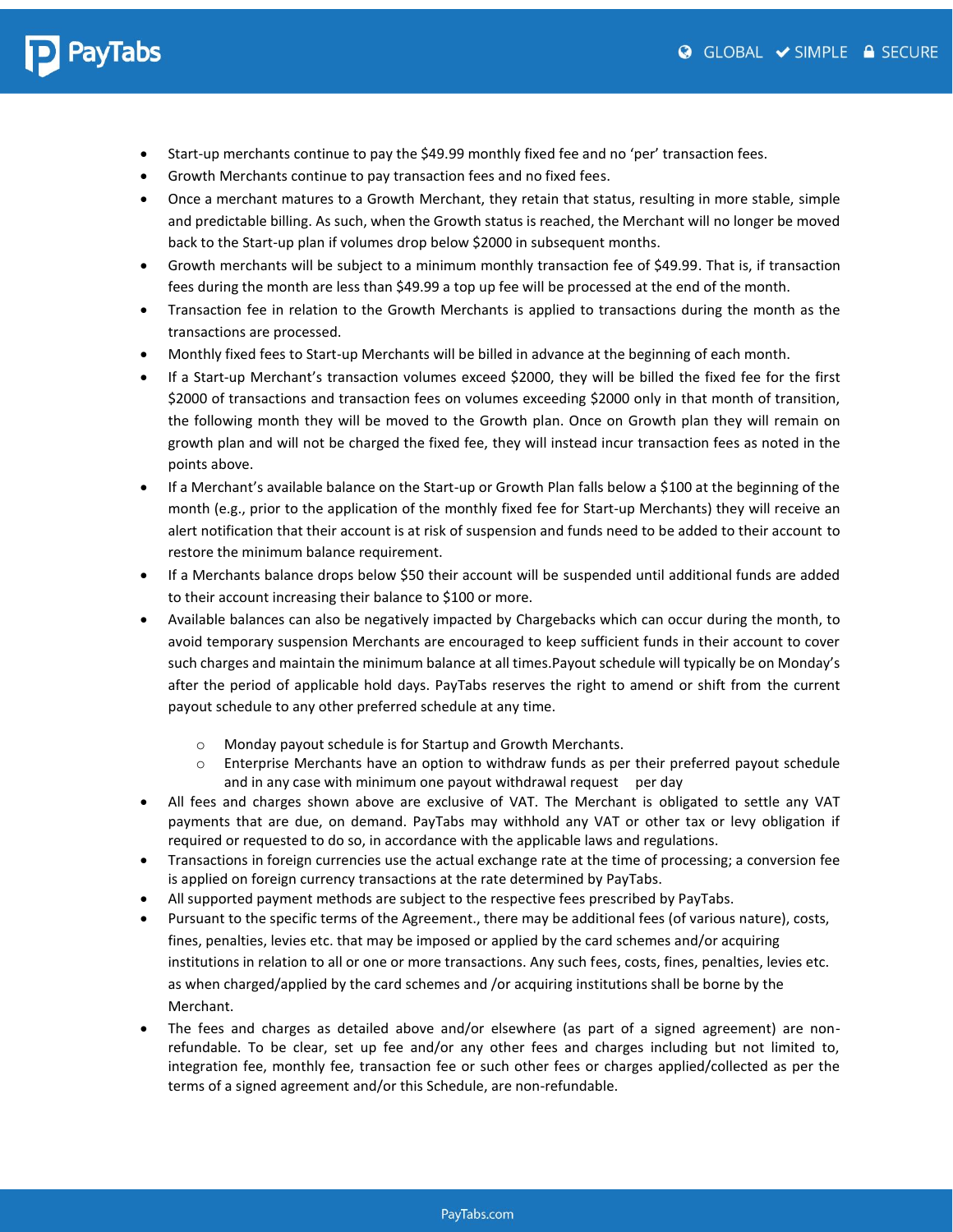# **P** PayTabs

- Charges stated above are in US dollars and may be applied equivalently in any other relevant currency at the sole discretion of PayTabs or where so required in accordance with the applicable laws and regulations.
- Upon account closure request or termination of services, the applicable fees and charges will be collected in full for the entire duration of such calendar month, irrespective of whether such termination took place immediately after the Merchant account made live or in the earlier weeks /later part of a calendar month.
- Merchant is obligated to settle any and all accrued dues (including the fees and charges detailed hereinabove) to PayTabs without any delays. Should there be any delay in payment of fees, charges, or any such other amount due/outstanding in relation to a Merchant's account, PayTabs reserves the right to suspend all or one or more of its services to the Merchant for an indefinite period and/or terminate the relationship with such Merchant at any time, at its sole discretion, with necessary collection of dues/recovery proceedings to follow. Any additional costs and expenses incurred by PayTabs in initiating such collections/recovery proceedings shall be ultimately borne by the Merchant.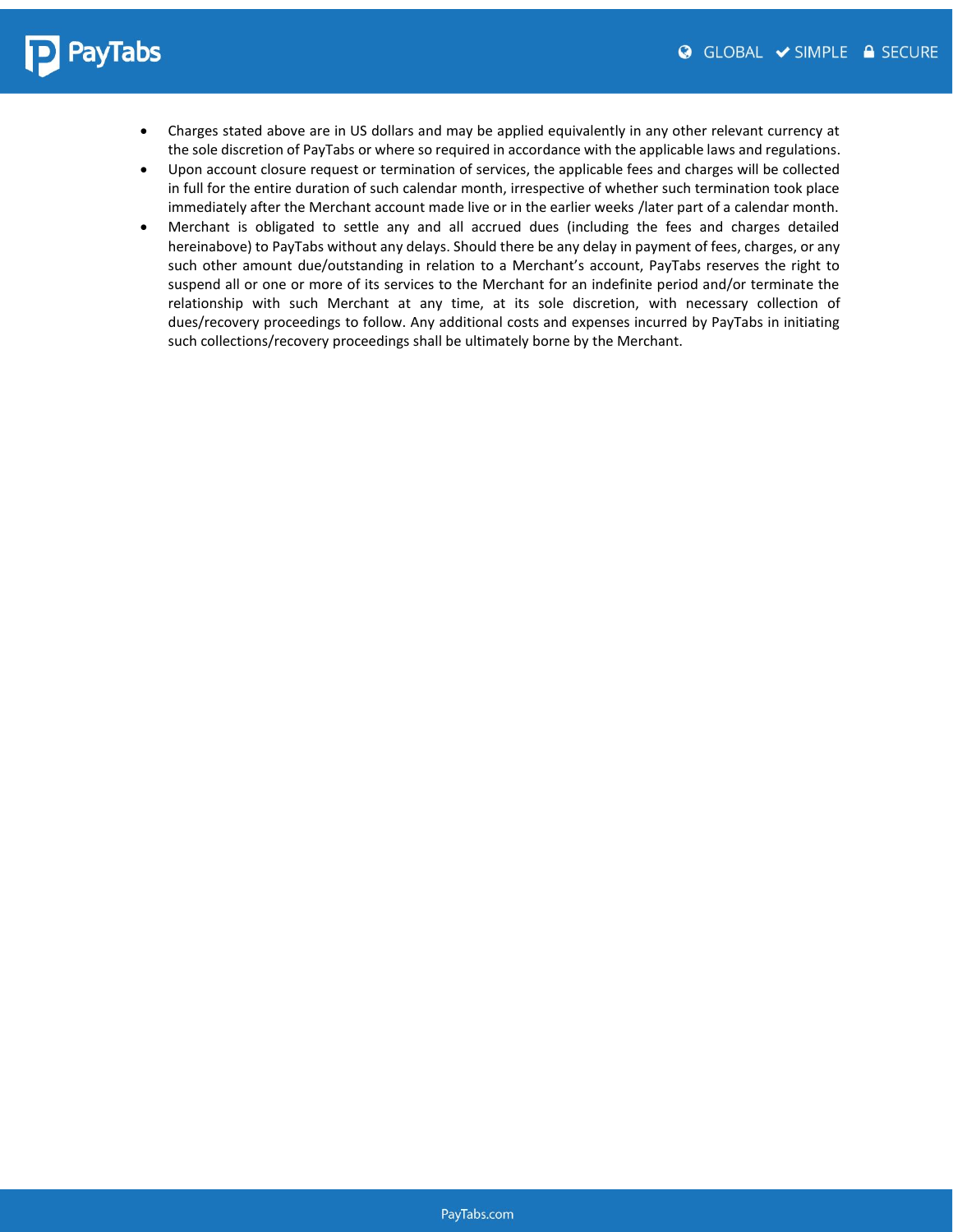

#### Archived Versions:

#### **Pricing Table: Effective 10 January 2021**

|                                                     |                                             | <b>The Start Up Plan</b>                                                                                   | <b>The Growth Plan</b>             | <b>The</b><br><b>Enterprise</b><br>Plan |
|-----------------------------------------------------|---------------------------------------------|------------------------------------------------------------------------------------------------------------|------------------------------------|-----------------------------------------|
|                                                     |                                             | For transaction volumes up to \$2,000.<br>Volumes in excess will be priced according to<br>the Growth plan | \$2,000.01 - \$100,000             | $$100,000.01+$                          |
| <b>Monthly Fees</b>                                 |                                             | \$49.99                                                                                                    | Free                               |                                         |
| <b>Transaction Fees</b>                             |                                             | Free                                                                                                       | $2.85% + $0.27$ per<br>transaction |                                         |
| <b>Setup Fee</b>                                    |                                             | Starting from \$250                                                                                        |                                    |                                         |
| <b>Standard</b>                                     |                                             | Free                                                                                                       |                                    |                                         |
| <b>Integration Fee</b>                              | <b>Custom</b>                               | To be determined                                                                                           |                                    |                                         |
| <b>Chargeback Fee</b>                               |                                             | \$25                                                                                                       |                                    |                                         |
| <b>Rolling Reserve</b>                              |                                             | Subject to underwriting                                                                                    |                                    | Contact our                             |
| <b>Security Deposit</b>                             |                                             | Subject to underwriting                                                                                    |                                    | sales team for                          |
| <b>Refund Fee</b>                                   |                                             | \$5 - Waived effective 1 November 2019 until further notice                                                |                                    | a bespoke<br>pricing plan               |
| <b>Wire Transfer Fee</b>                            |                                             | Bank charge $+$ \$1                                                                                        |                                    |                                         |
|                                                     | 1.00%<br><b>Exchange Rate/FX Conversion</b> |                                                                                                            |                                    |                                         |
| <b>Pre-Authorization Fee (if</b><br>applicable)     |                                             | \$0.10 per authorization                                                                                   |                                    |                                         |
| <b>Tokenization Fee</b>                             |                                             | Waived                                                                                                     |                                    |                                         |
| <b>Tokenized Transaction Fee (if</b><br>applicable) |                                             | \$0.10                                                                                                     |                                    |                                         |
| <b>Hold Days</b>                                    |                                             | Subject to underwriting                                                                                    |                                    |                                         |
| <b>Minimum Payout</b>                               |                                             | \$300                                                                                                      |                                    |                                         |

#### *Pricing Table: Terms and Conditions, effective from 10 January 2021*

- Monthly fees or transaction fees are based on the total transaction volume accumulated at the end of each calendar month and billed as per the point below. These fees may vary and will be applied from one calendar month to another (i.e., Start Up Plan or Growth Plan), subject to the total transaction volume.
- PayTabs reserves the right to collect from the Merchant account minimum fees (as noted in Start Up Plan) per calendar month, in advance, with subsequent adjustments to be carried out at the end of such calendar month subject to the total transaction volume accumulated. For more details on how the monthly fees are calculated, the Merchant may refer to "Frequently Asked Questions – Monthly Fees", that can be provided on request.
- Payout schedule will typically be on Monday's after the period of applicable hold days. PayTabs reserves the right to amend or shift from the current payout schedule to any other preferred schedule at any time.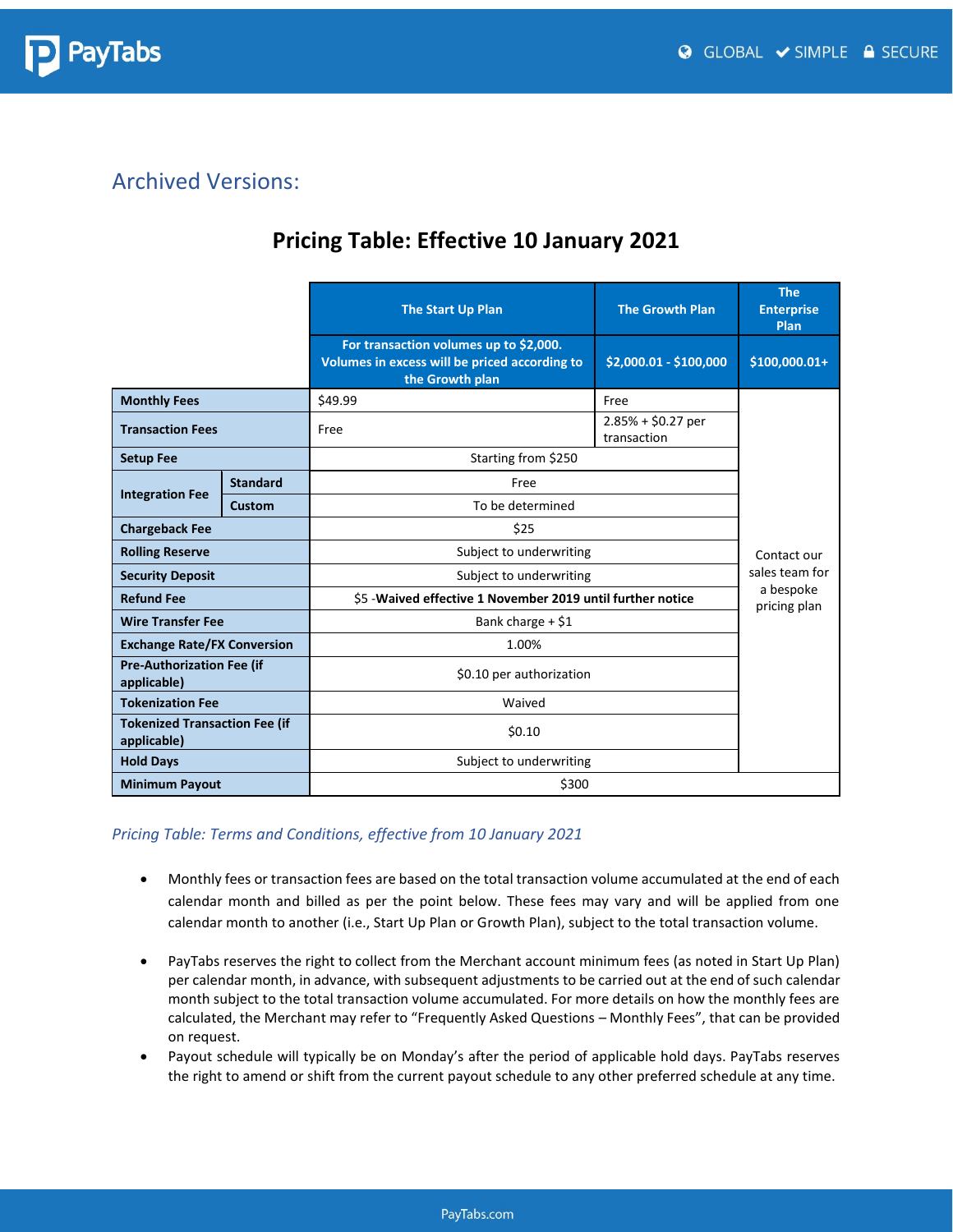## PayTabs

- All fees and charges shown above are exclusive of VAT. The Merchant is obligated to settle any VAT payments that are due, on demand. PayTabs may withhold any VAT or other tax or levy obligation if required or requested to do so, in accordance with the applicable laws and regulations.
- Transactions in foreign currencies use the actual exchange rate at the time of processing; a conversion fee is applied on foreign currency transactions at the rate determined by PayTabs.
- All supported payment methods are subject to the respective fees prescribed by PayTabs.
- Pursuant to the specific terms of the Agreement., there may be additional fees (of various nature), costs, fines, penalties, levies etc. that may be imposed or applied by the card schemes and/or acquiring institutions in relation to all or one or more transactions. Any such fees, costs, fines, penalties, levies etc. as when charged/applied by the card schemes and /or acquiring institutions shall be borne by the Merchant.
- The fees and charges as detailed above and/or elsewhere (as part of a signed agreement) are nonrefundable. To be clear, set up fee and/or any other fees and charges including but not limited to, integration fee, monthly fee, transaction fee or such other fees or charges applied/collected as per the terms of a signed agreement and/or this Schedule, are non-refundable.
- Charges stated above are in US dollars and may be applied equivalently in any other relevant currency at the sole discretion of PayTabs.
- Upon account closure request or termination of services, the applicable fees and charges will be collected in full for the entire duration of such calendar month, irrespective of whether such termination took place immediately after the Merchant account made live or in the earlier weeks /later part of a calendar month.
- Merchant is obligated to settle any and all accrued dues (including the fees and charges detailed hereinabove) to PayTabs without any delays. Should there be any delay in payment of fees, charges, or any such other amount due/outstanding in relation to a Merchant's account, PayTabs reserves the right to suspend all or one or more of its services to the Merchant for an indefinite period and/or terminate the relationship with such Merchant at any time, at its sole discretion, with necessary collection of dues/recovery proceedings to follow. Any additional costs and expenses incurred by PayTabs in initiating such collections/recovery proceedings shall be ultimately borne by the Merchant.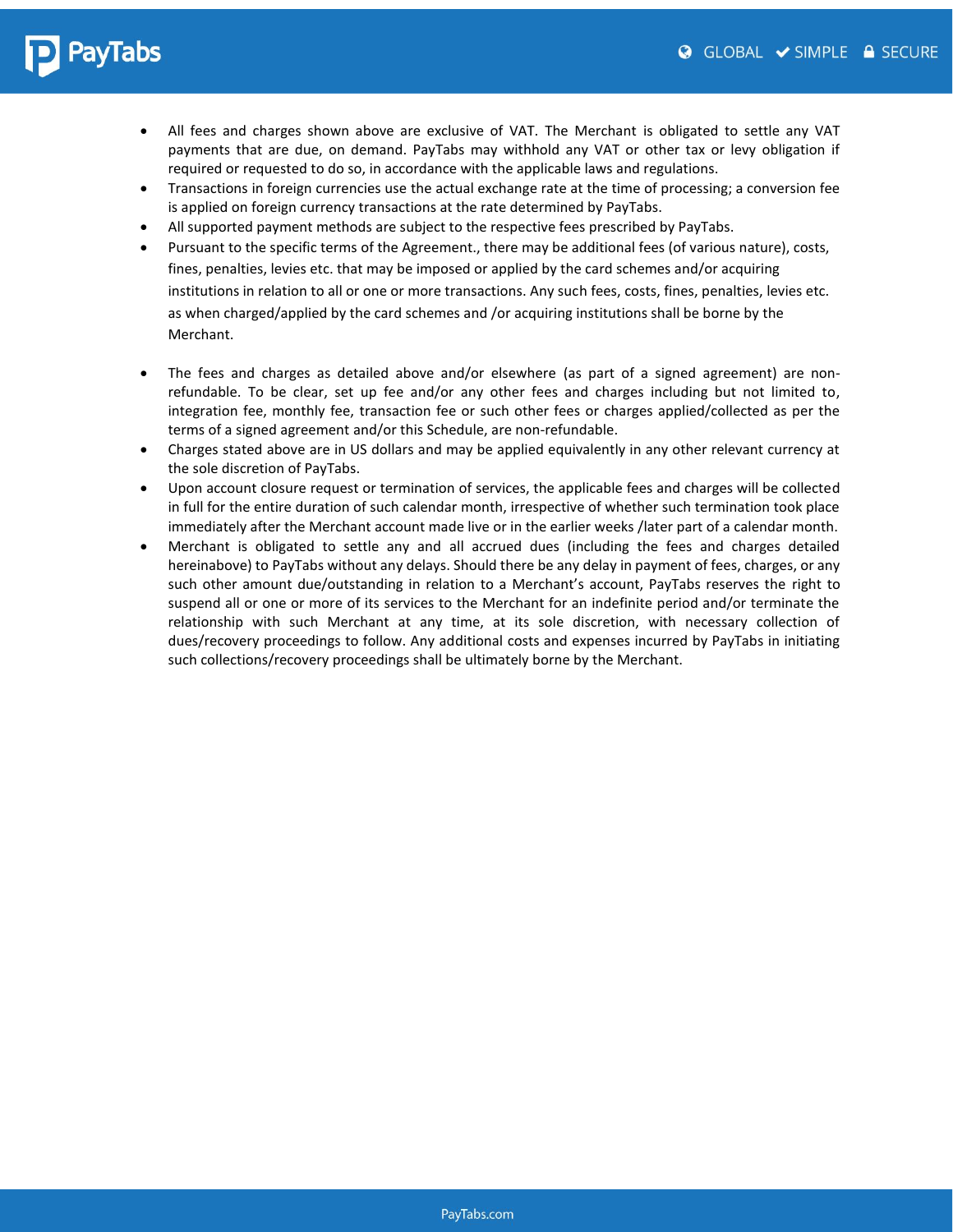

### ➢ **Pricing Table: Effective 8 December 2019**

|                                                     |                     | The Start Up Plan                                                                                          | <b>The Growth Plan</b>            | <b>The Enterprise</b><br><b>Plan</b> |
|-----------------------------------------------------|---------------------|------------------------------------------------------------------------------------------------------------|-----------------------------------|--------------------------------------|
|                                                     |                     | For transaction volumes up to \$2,000.<br>Volumes in excess will be priced according to<br>the Growth plan | \$2,000.01 - \$100,000            | \$100,000.01+                        |
| <b>Monthly Fees</b>                                 |                     | \$49.99                                                                                                    | Free                              |                                      |
| <b>Transaction Fees</b>                             |                     | Free                                                                                                       | $2.7% + $0.27$ per<br>transaction |                                      |
| <b>Setup Fee</b>                                    | Starting from \$250 |                                                                                                            |                                   |                                      |
|                                                     | <b>Standard</b>     | Free                                                                                                       |                                   |                                      |
| <b>Integration Fee</b>                              | Custom              | To be determined                                                                                           |                                   |                                      |
| \$25<br><b>Chargeback Fee</b>                       |                     |                                                                                                            |                                   |                                      |
| <b>Rolling Reserve</b>                              |                     | Subject to underwriting                                                                                    |                                   | Contact our<br>sales team for        |
| <b>Security Deposit</b>                             |                     | Subject to underwriting                                                                                    |                                   |                                      |
| <b>Refund Fee</b>                                   |                     | \$5 - Waived effective 1 November 2019 until further notice                                                |                                   | a bespoke<br>pricing plan            |
| <b>Wire Transfer Fee</b>                            |                     | Bank charge $+$ \$1                                                                                        |                                   |                                      |
| <b>Exchange Rate/FX Conversion</b>                  |                     | 1.00%                                                                                                      |                                   |                                      |
| <b>Pre-Authorization Fee (if</b><br>applicable)     |                     | \$0.10 per authorization                                                                                   |                                   |                                      |
| <b>Tokenization Fee</b>                             |                     | Waived                                                                                                     |                                   |                                      |
| <b>Tokenized Transaction Fee (if</b><br>applicable) |                     | \$0.10                                                                                                     |                                   |                                      |
| <b>Hold Days</b>                                    |                     | Subject to underwriting                                                                                    |                                   |                                      |
| <b>Minimum Payout</b>                               |                     | \$300                                                                                                      |                                   |                                      |